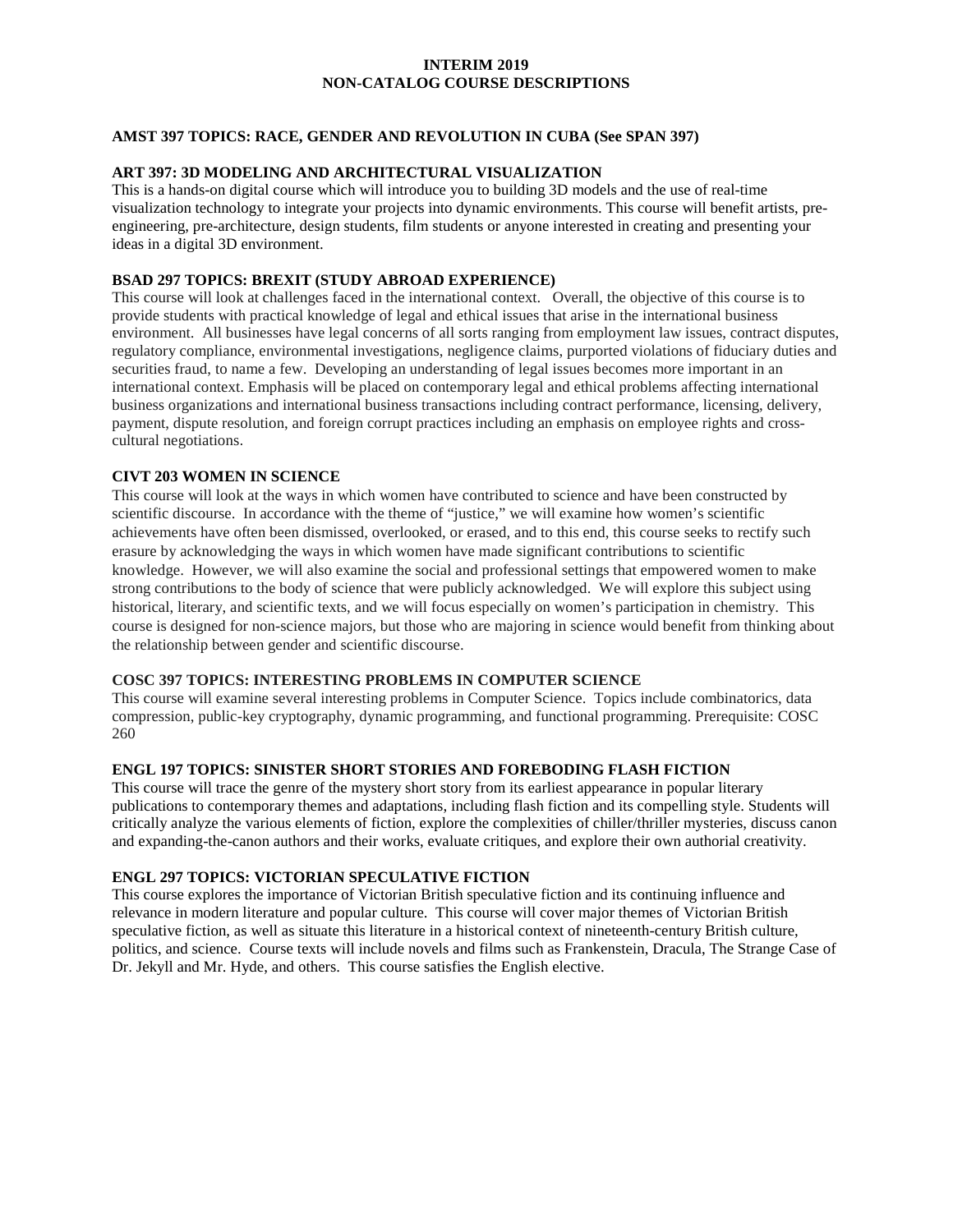## **GENL 197 TOPICS: THE GREEK CONNECTION**

Traditional psychology often seeks, or even assumes, universals of human nature, but the emerging field of cultural psychology challenges us to consider how much of human thought and behavior is truly universal, and how much is constrained by our cultural contexts. Culture can be a nearly invisible force in our daily lives, especially if we live in a homogenous society, but it plays a crucial role in our understanding of mind/body wholeness and therefore our ability to provide appropriate care in both mental and physical health. We risk misunderstanding the influence of culture if we examine it only from a distance, so students will gain a balanced perspective through their immersion into the Greek culture. We will learn from local experts (both practitioners and academics) in health care, cultural anthropology, and social issues. In this cross-cultural experience, we will reflect on our common heritage (given Greece's influence on human thought and behavior throughout history) and how it now plays out in a different culture. Cross listed with PSYC 197.

## **GENL 134 CHINA: TRADITIONS & TRANSFORMATIONS (NW)**

More populous than any other country on earth, China occupies a unique place in our modern world for the continuity of its history and culture. As we unveil the mystery of China, through our International Band Tour Interim semester 2015, we will examine the rise of Confucianism, Buddhism, and the great imperial dynasties to the Mongol, Manchu, and Western intrusions and the modern communist state. Our intention will be to examine and explore China from various perspectives - embracing Chinese arts, culture, economics, society and its treatment of women, foreign policy, emigration, and politics, including the key uprisings of 1919 and 1989 in Tiananmen Square.

### **GENS 397 TOPICS: RACE, GENDER AND REVOLUTION IN CUBA** (See SPAN 397)

## **GOVT 297 TOPICS: POLITICS AND POLITICIANS IN AMERICAN FILM**

This course explores the way political films convey an understanding of politics and political actors and institutions. In certain cases, the understanding yielded by political films is very accurate; in others, it is less so. Films will be used for surveying a broad array of topics from the field of political science, including legislative behavior, presidential politics, campaigns and elections, public opinion, the media, and the development of democratic governance.

### **MDFL 397 TOPICS: RACE, GENDER AND REVOLUTION IN CUBA** (See SPAN 397)

#### **PHIL 297 TOPICS: NICARAGUA: POVERTY, POSSIBILITIES, BASEBALL**

This course will examine the history, politics, and economics of Nicaragua with particular focus on poverty in Nicaragua and U.S.-Nicaraguan relations. We will engage in an ethical analysis of poverty in Nicaragua, which requires an understanding of Nicaraguan history, the nature and causes of poverty, poverty reduction strategies, and the moral responsibility to address poverty. We will also consider contemporary ethical issues in U.S.-Nicaraguan relations related to trade, the environment, and immigration. We will begin with approximately two weeks in the classroom, studying the main issues of the course. We will then spend approximately twelve days in Nicaragua exploring the issues of the course firsthand and using baseball as means of connecting with Nicaraguans.

#### **PSYC 197 TOPICS: THE GREEK CONNECTION** (See GENL 197)

## **SPAN 397 TOPICS: RACE, GENDER AND REVOLUTION IN CUBA**

We will seek to understand Cuban society by studying the clashes and interactions between different ethnic groups in a history fraught by slavery and racism, but also distinguished by the vibrancy of its cultural mixes. We will discover how inequality and social discontent led to the island's two major revolutions—1898 and 1959—and how these revolutions in turn shaped race and gender. Our investigation of prejudice will extend from its roots in Colonial times to encompass the transformations that took place with the Socialist Revolution, from its initial hostility to gays to its current promotion of transgenderism. We will rely on both scholarly and literary sources. The practice of Spanish with Cuban guest speakers will facilitate the students' ability to understand daily Cuban life and interact with common people. Students' advance in Spanish language will be monitored by the main faculty. Cross listed with AMST 397, GENS 397 and MDFL 397. Pre-requisite: SPAN 211 or equivalent. Fulfills Non-Western Core requirement.